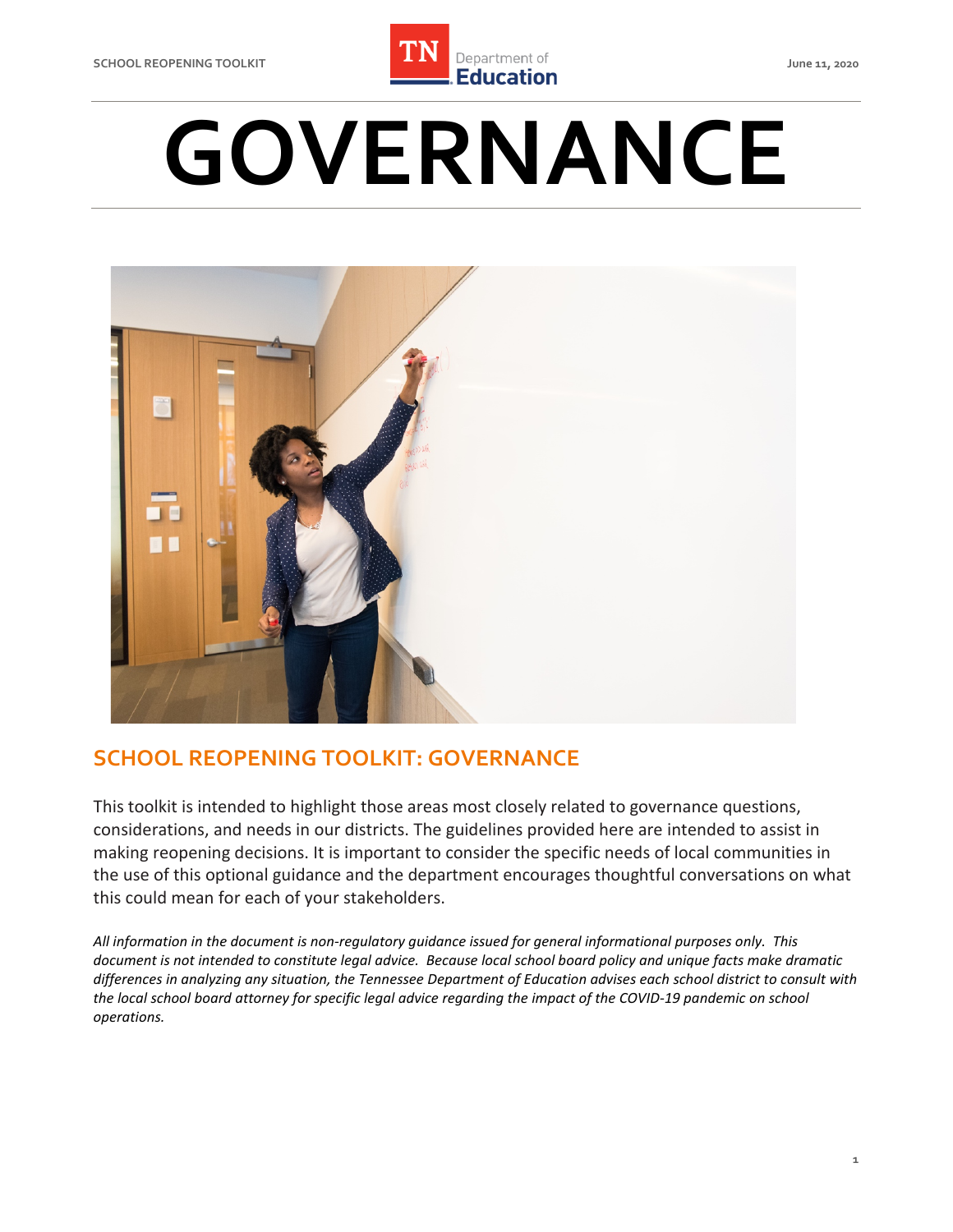

# **II. Checklist**

#### **Preparation**

#### ☐ *Review information provided to your board*

The Tennessee School Board Association (TSBA) released guidance on June 5<sup>th</sup> to their members. It is important for superintendents to always be prepared for potential questions that their boards may ask as well as anticipate requests from the board. The guidance can be viewed [here.](https://mailchi.mp/33c41f3d0cfe/zjh67352ni-2155292)

#### ☐ *Role of the board in preparation for the 2020-21 school year*

 COVID-19 created a crisis that requires leadership and management by the superintendent, district staff and principals. It did not create a crisis in the way school boards operate. Moving forward, the board can be helpful in focusing with the superintendent on:

- Facilitating Additional School Board Meetings (as necessary, to address district needs)
- School Re-opening Policies
- Instructional Models for 2020-21
- Budget Considerations (which specifically includes personnel)

 It will also be important to take the time with the board to reflect on lessons learned during the initial closure period (communications and operations) and delivery of instruction can help inform priorities moving forward.

#### ☐ *Determine delegated decision-making authority (if any)*

 With priorities established and the quick pace of preparing for school re-opening, a superintendent should be on the same page with their board on what decisions they will sign-off on versus delegating authority to the superintendent to make decisions in real time in the best interest of the district.

district.<br>A superintendent should prepare a list of potential decisions or requested authority over items like personnel and procurement for their board to review and consider.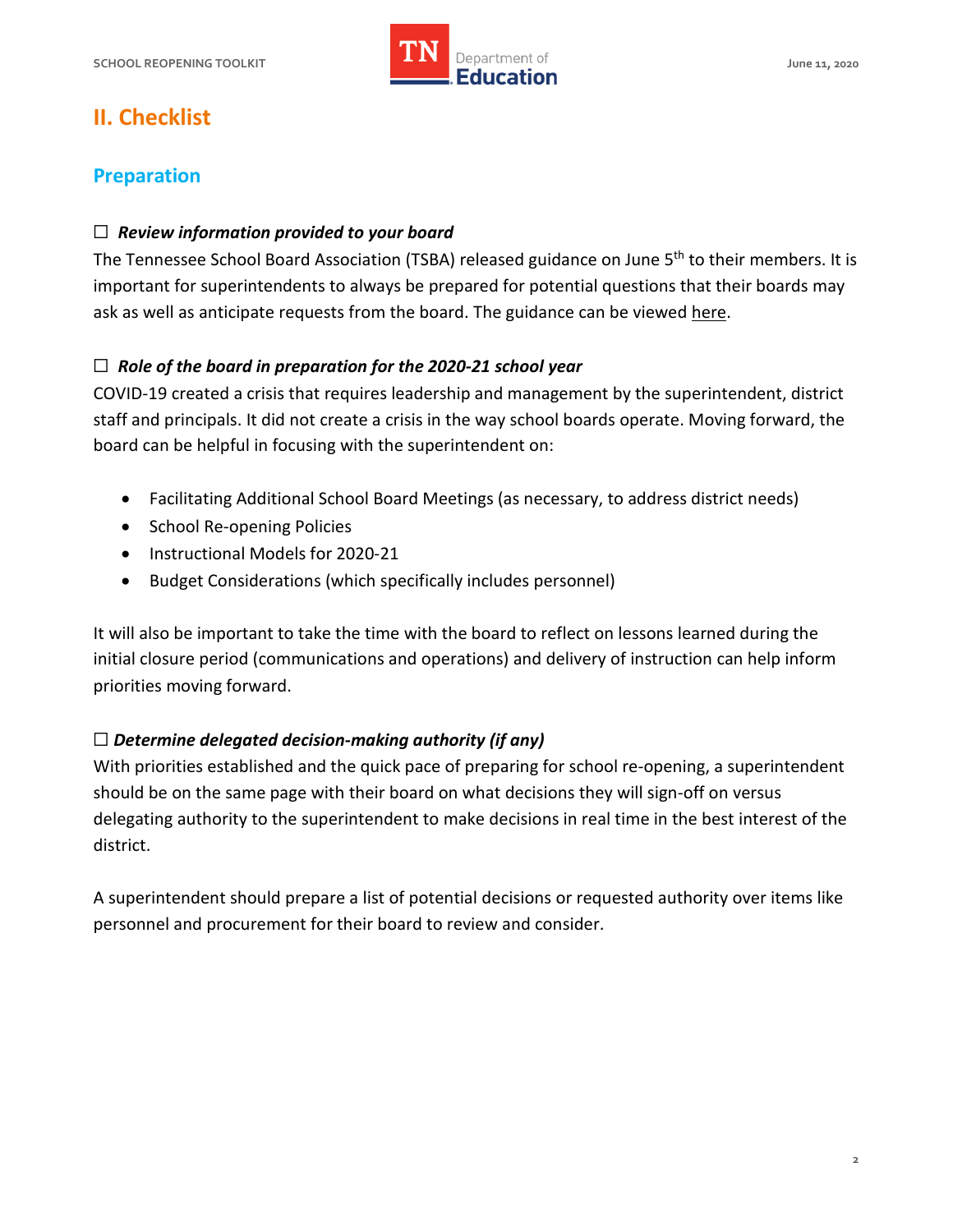

## **Return to School Committee**

#### ☐ *Establish a Return to School Committee*

 The Return to School Committee should focus on the three critical areas that the school board should prioritize:

- School Re-opening Policies
- Instructional Models for 2020-21
- Budget Considerations (which specifically includes personnel)

 Each of these areas can be made into a taskforce consisting of any of the following individuals: central office staff, principals, teachers, families and students as well as any relevant stakeholder with expertise in the respective areas (i.e. health official, business leader, etc.).

 With each school board typically already having subcommittees in place, it may make sense to have each taskforce report their findings, through the superintendent, through this channel. The subcommittee approach may also eliminate the need to have a board member on each taskforce, as the results of planning will be reported to them on a regular basis.

## **Taskforce 1: School Reopening**

## ☐ *Meet with key stakeholders*

 It is vital to engage all stakeholders to hear their concerns and expectations for school re-opening. The taskforce, which is already made up of diverse perspectives, should ensure they are engaging local health officials, parent teacher association, teachers' association, student government, principals, etc.

 Ensuring stakeholders have an active voice while also becoming acutely aware of their needs will allow the school board and taskforce to ensure they are effectively meeting the needs of those they are here to serve. This engagement will also help with effectively prioritizing agendas and topics moving forward for this taskforce.

## ☐ *Review available TDOE re-opening toolkits*

 The taskforce should review the following TDOE school re-opening toolkits to inform their recommendations: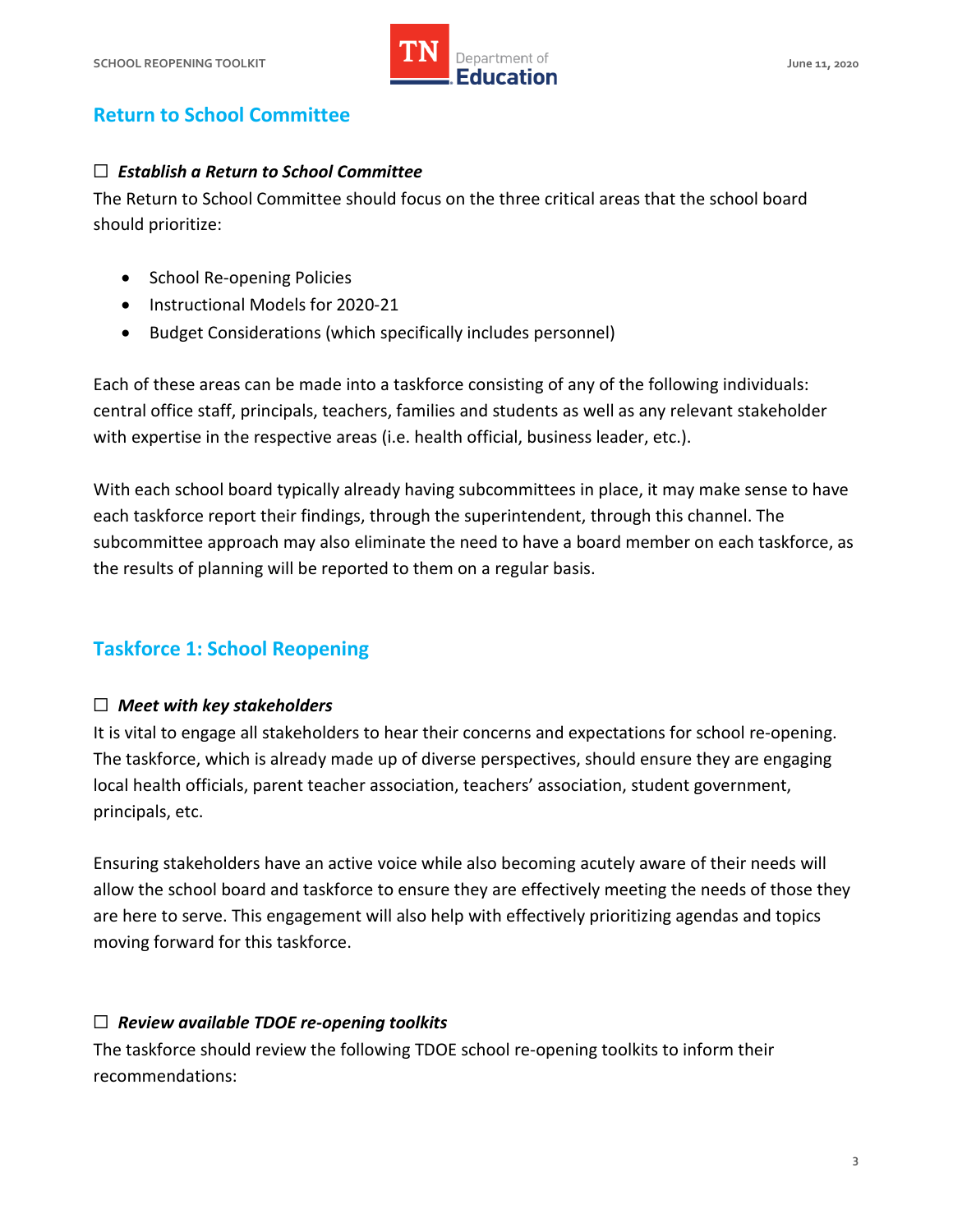

- Transportation
- Social Distancing at Schools
- Safety and Operations
- Nutrition
- Health and Public Health
- Wellbeing and Mental Health
- Communications
- Policy and Legal Considerations

## ☐ *Finalize school calendar*

 An immediate need of a school community is to know if there will be any changes to the first day of school. In addition, any potential plans for extending hours of instruction, shifts to the daily schedule, addition or changes to instructional days, elimination of breaks, or extra-curricular or extended programming need to be conveyed quickly to the school community.

#### ☐ *Select scenario to open school year*

 The Instructional Model taskforce will determine plans for how instruction will be delivered in multiple scenarios. However, it is important for this School Reopening taskforce to determine a recommendation for how the school year will open, which determines which instructional model will be in place to begin the year.

#### ☐ *Develop closure protocols and pandemic response*

 Regardless of which scenario your district picks to open the school year, it must develop closure protocols and pandemic response processes in case positive cases are identified within the school or there is a high level of community transmission. In following the Safety and Operations toolkit, the taskforce should put a plan in place that complies with CDC and local health officials' guidance.

## ☐ *Building utilization*

 After reviewing the Social Distancing in Schools toolkit, each school building will need to act with precaution and comply with CDC and local health officials' guidance. The taskforce should have a plan in place for each school building to ensure efficient building utilization.

 This also includes determining when in person instruction resumes, what requirements will be made and how CDC and local health officials' guidance will be followed by students, teachers, staff and visitors regarding:

- Wearing of cloth face coverings
- Disabling of water fountains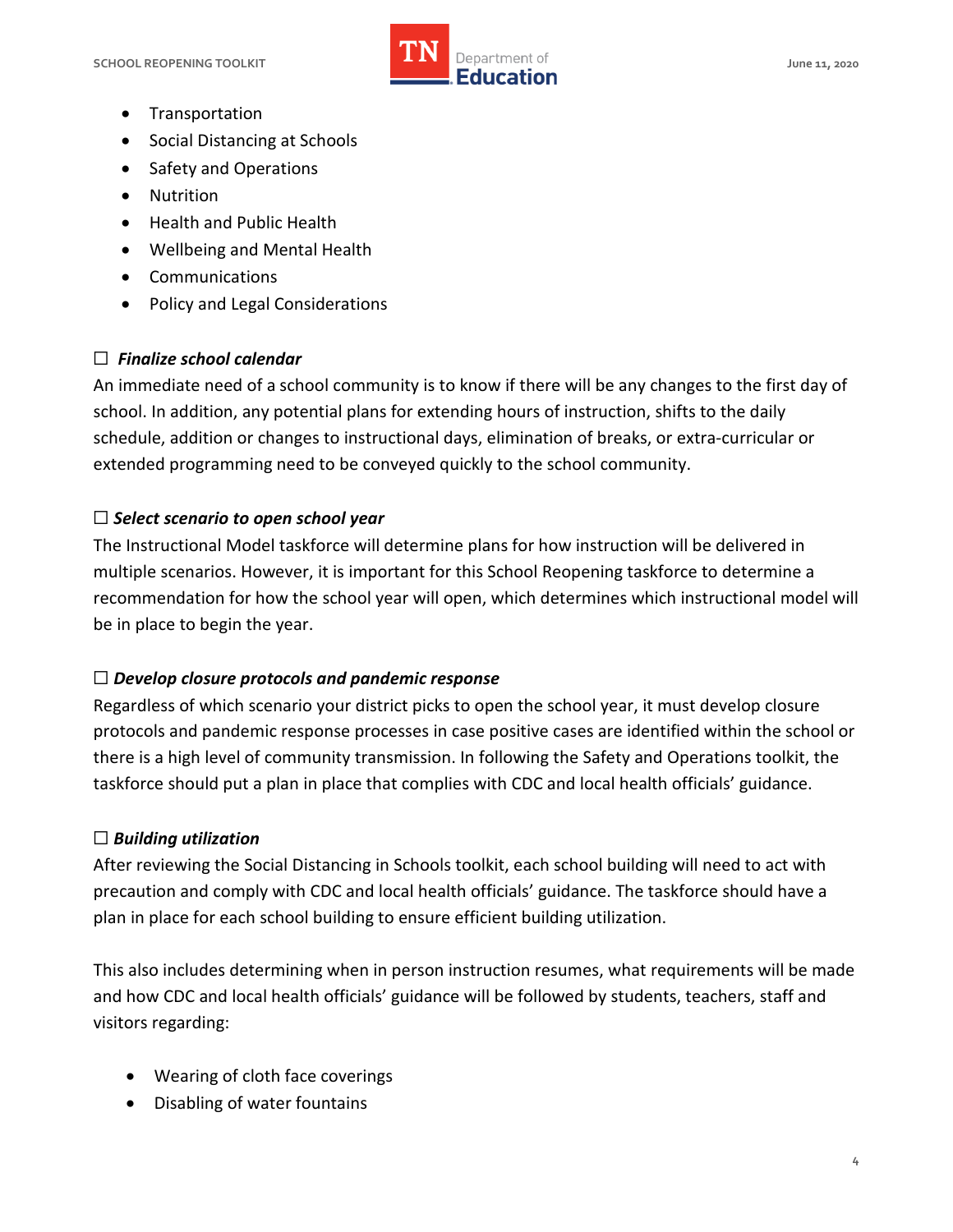

- Use of hand sanitizer
- Social distancing protocols (classroom, assemblies, lunch, signage, passing in between classes, etc.)
- Movement throughout the building (lunchroom, hallways, bathrooms and classrooms)

#### ☐ *Transportation*

 After reviewing the Transportation toolkit, make recommendations for efficiently and safely transporting students to school. Any shifts in transportation should make sure to align with the taskforce's recommendations listed in finalizing the school calendar. It is important that any potential changes to daily schedules will be supported by the transportation required to get students to school safely.

## **Taskforce 2: Instructional Models for 2020-21**

## ☐ *Review TDOE's Academics school re-opening toolkit*

 This taskforce's primary function is to be prepared for all students learning from home, hybrid approach (in-person and at-home learning) and in-person learning. As districts learned last school year that their situation could change in a blink of an eye, it is now more important than ever to be prepared for whatever 2020-21 will bring.

## $\Box$  Wellbeing and mental health of students and staff

 As we prepare for the new instructional year, we know our students and staff will have mental health and wellbeing needs that need to be addressed. This taskforce should review the Wellbeing and Mental Health toolkit to make recommendations for their students and staff. We believe in educating the whole child. We will be unable to do that if staff needs are not met, and we will work together to address trauma our students may have experienced during this pandemic.

## ☐ *Inventory of teachers and students' access to technology devices and internet*

 In order to prepare for various scenarios for the 2020-21 school year, it is vital that each school is well aware of what access or lack thereof their teachers and students have to technology devices and internet. If students will be learning at home for any part of 2020-21 school year, a district will need to make plans for how to serve groups of students and teachers who may lack internet. It is important to dive deeper into access issues. For example, does an adult or older sibling use the device during the day or are there not enough devices for the whole family, etc.

 This information will also be useful for the Budget Considerations taskforce as they determine if they will recommend spending funds to purchase additional devices or internet access for their district.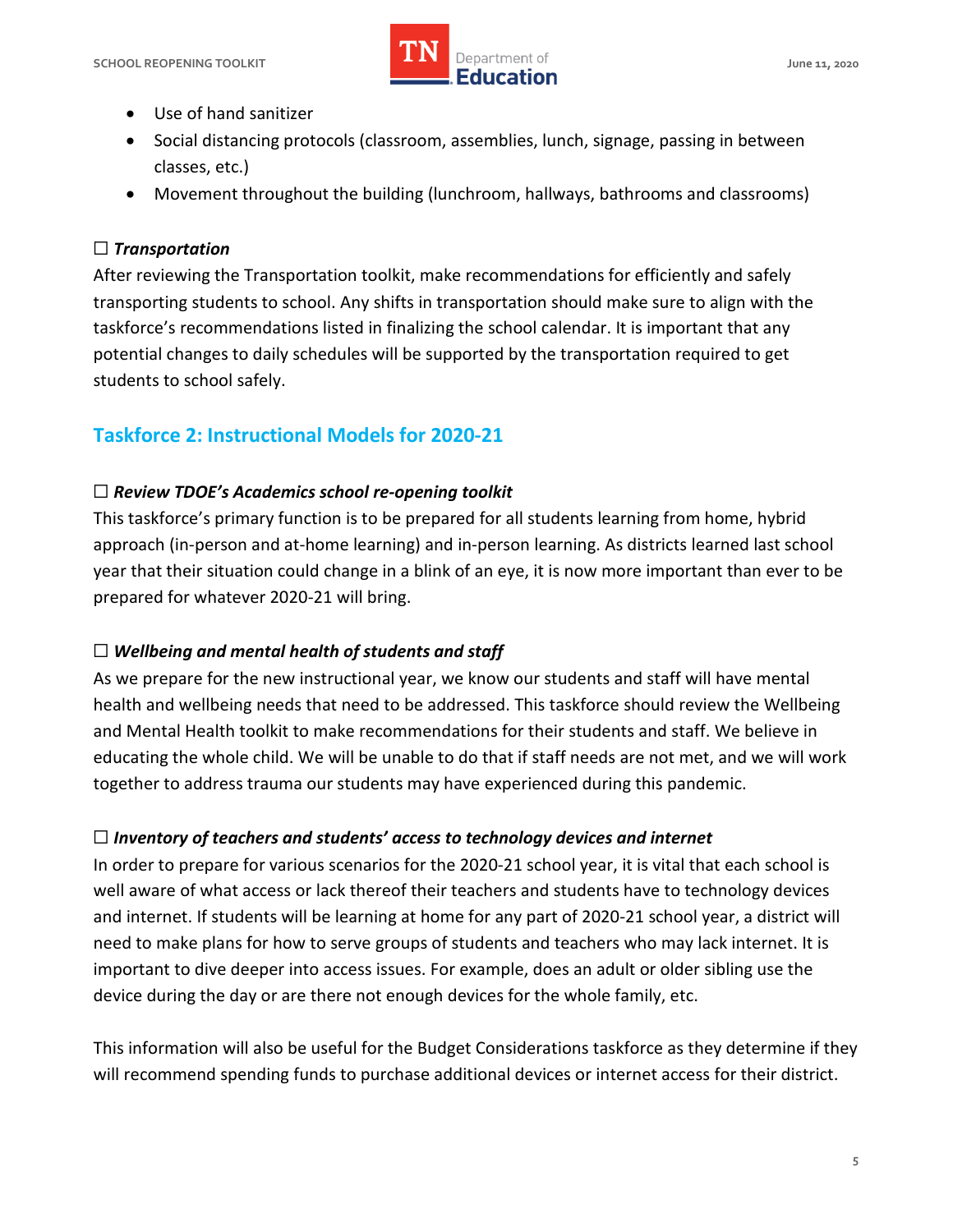

### ☐ *Plan for all students*

 A school board holds the superintendent responsible for driving academic outcomes for all students. This taskforce should ensure within each potential instructional model how all students will be served. This includes students with disabilities, gifted, English language learners, those with access to devices and the internet and those who do not have access (as referenced above as part of the inventory checklist). The Equitable Access and Opportunity school re-opening toolkit for recommended best practices should be reviewed.

#### ☐ *Plan for all teachers*

 With the recommendations of scenarios of instructional models for how all students will be served finalized, it is vital to now address the professional development and planning needs of our teachers. This taskforce should ensure that the proper support is in place for their teachers as they prepare for the 2020-21 school year. This taskforce should review the Staffing school reopening toolkit to review available opportunities for leaders and teachers within the digital learning space.

## **Taskforce 3: Budget Considerations**

## ☐ *Budget Analysis and Report for the Board*

 As you close out FY20 and prepare for FY21, it is important for a superintendent and their budget director to fully prepare for their board, budget considerations that realize all available federal and state resources. This information should support your board in determining priorities and making any budget asks, as needed.

## ☐ *CARES grant application*

 Based on the budget analysis as well as recommendations from the other two taskforces, the CARES grant application should be drafted or revised to reflect emerging needs.

### ☐ *Rainy day funds*

 If a district has a surplus in its fund balance, the taskforce should consider making recommendations to use rainy day funds. These funds could supplement initiatives funded by the CARES grant or cover ineligible expenses and are best suited to address one-time costs.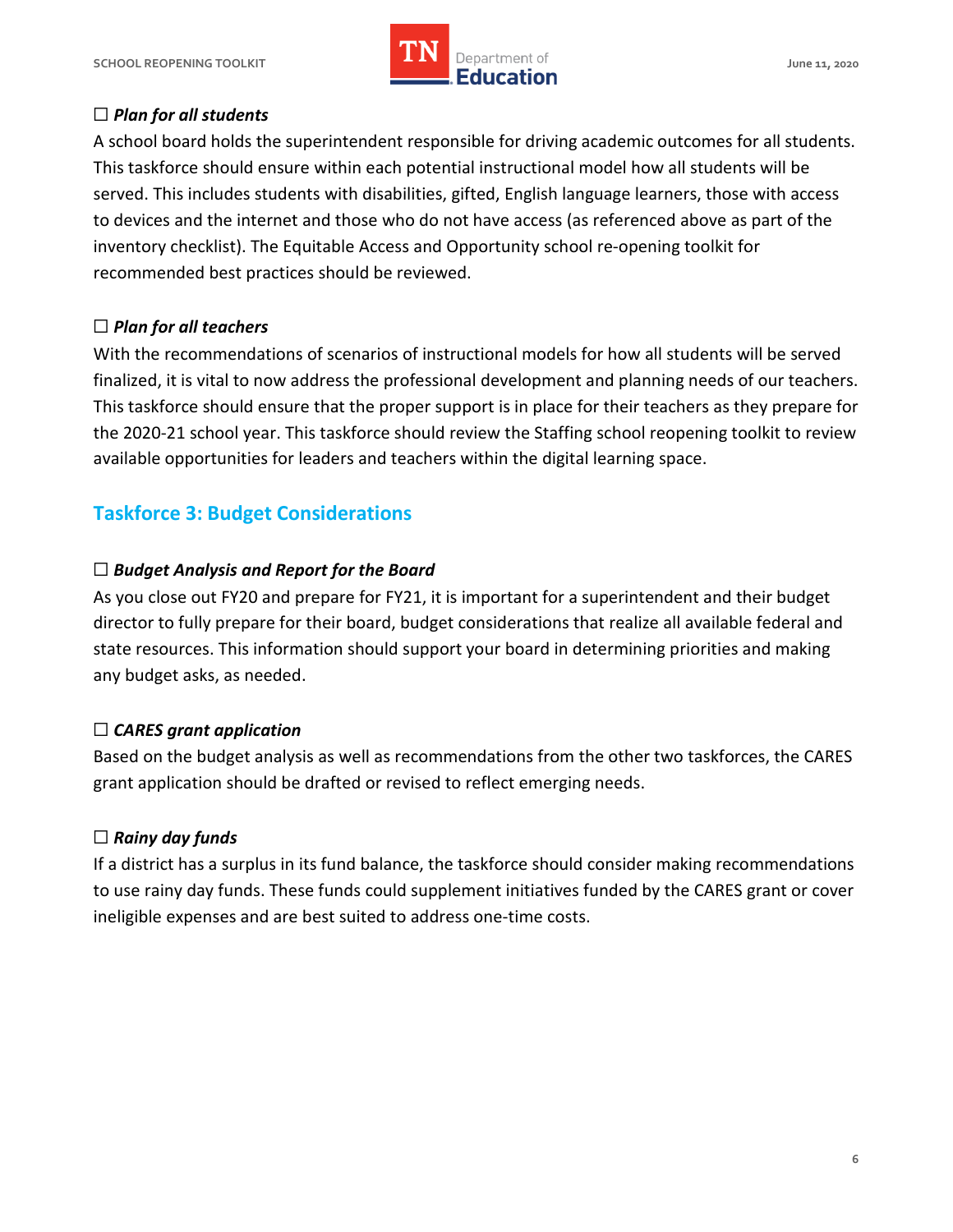

## **III. Best Practices**

#### **Governance and Management**

#### ☐ *Communicating to stakeholders*

 The school board is elected by the community and represents their voices. With the recommendations of each taskforce going to the board for consideration, it is vital for the superintendent and school board to speak with one voice to the broader school community.

 During the pandemic closures, both superintendents and school boards may have witnessed grace from some community members recognizing the unprecedented nature of the situation, while they may have also experienced anxiety from other community members due to the various, difficult challenges faced by so many.

 As we move towards the 2020-21 school year, there should be time for planning effective communications and responding to questions and needs as they arise. The Communications school-reopening toolkit is recommended for review.

#### ☐ *Institute regular meeting schedule*

 With multiple taskforces taking place as well as social distancing precautions, board members and the superintendent should consider hosting special community meetings to update progress as well as allow for multiple modes of community input.

 At a bare minimum, ensuring that regularly schedule board meetings continue whether in person or virtually (while executive order is still in place) ensure consistency that is needed during these unprecedented times.

#### ☐ *Seek waivers*

 Based on the recommendations of the taskforce, the school board and superintendent may need to seek waivers from the State Board of Education or the Department of Education. The Policy and Legal considerations toolkit should be reviewed prior to waiver requests being made.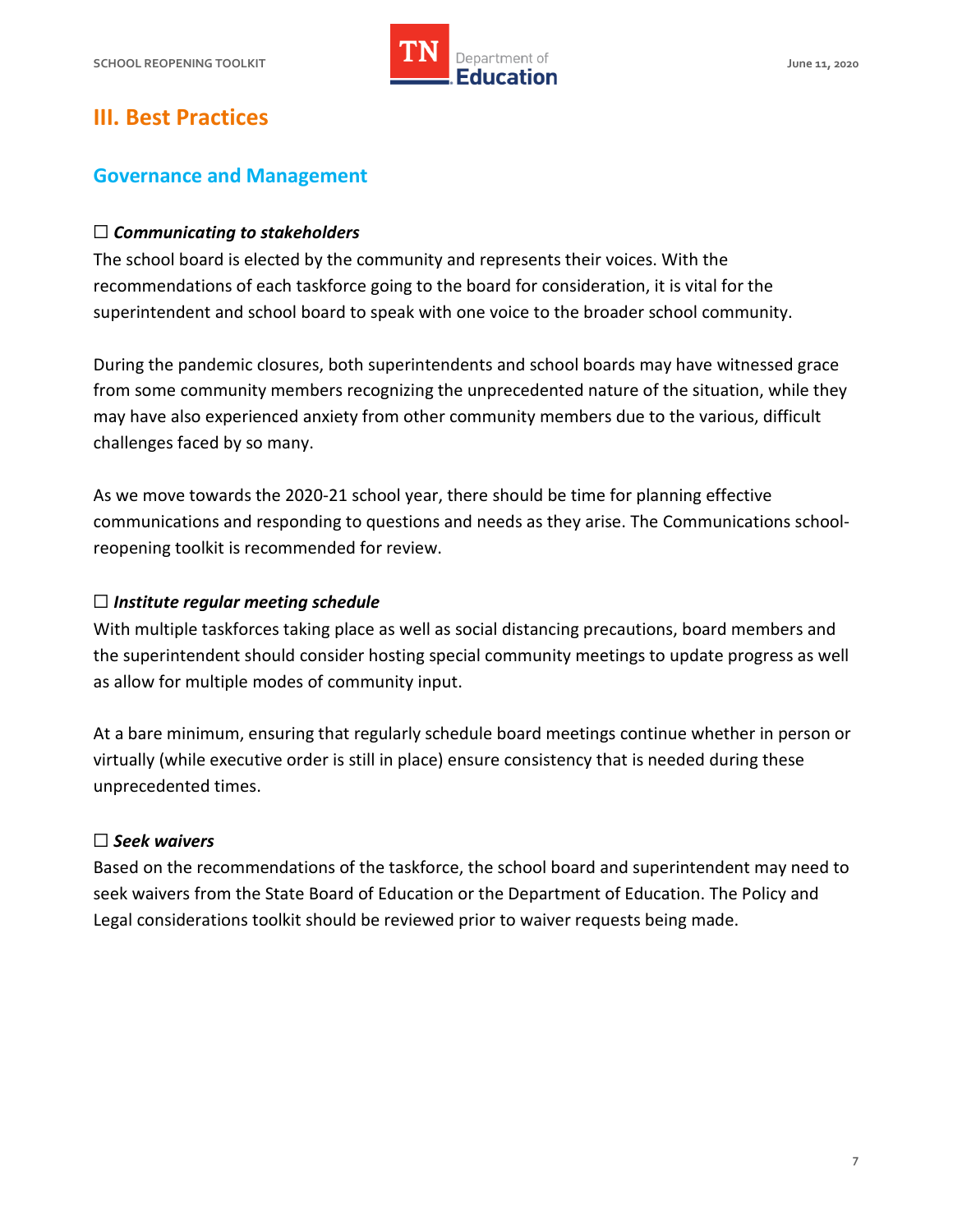

# **IV. Recommended Schedules and Procedures**

## **Governance and Management**

Potential procedures for the taskforces are as follows:

#### **Operating Procedures\***

All taskforces should consider at least one stakeholder from the following groups:

- 1. Local health officials
- 2. Parent teacher association (or similar)
- 3. Teachers
- 4. Principal(s)
- 5. Student government ore representation
- 6. District leadership
- 7. Board member (although taskforce could report to already established school board subcommittees)

 At the first meeting, each taskforce should select a chair, review the responsibilities of the taskforce as authorized by the school board and/or superintendent, and determine deliverables. Taskforces will make recommendations to the superintendent to provide to the school board.

#### **Taskforce Roles**

- Taskforce Chair: The Chair will create the agenda, facilitate the meeting, review written minutes, and report to the superintendent.
- • Taskforce Secretary: The Secretary will take notes and provide written minutes to the Chair of each taskforce
- Taskforce Members: Committee members should be present and participate in meetings, provide agenda suggestions, and vote on recommendations.
- The Superintendent: The Superintendent should support each taskforce. The Superintendent may participate in all taskforce meetings.

#### **Committee Agendas /Minutes**

 Each agenda item will be assigned to a specific person who will present the item and provide informational materials. The person addressing an agenda item may be a taskforce member or a person invited to address a specific topic.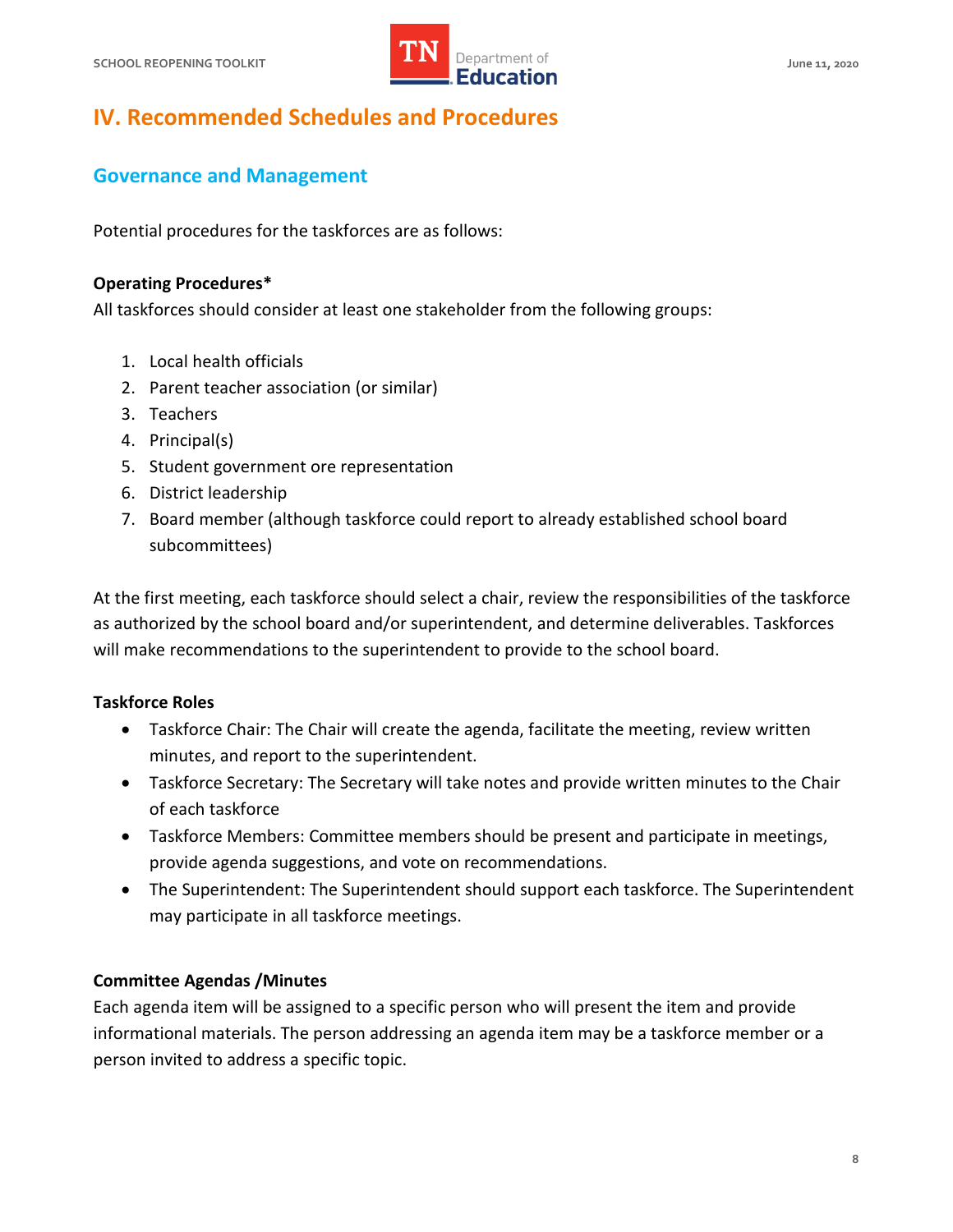

# **V. Resource List**

## **Governance and Management**

 **National School Board Association: COVID-19: Preparing For Widespread Illness in Your School Community**  <https://www.nsba.org/Resources/coronavirus/legal-guide>

 **How School Boards Should Respond to Coronavirus**  https://blogs.edweek.org/edweek/rick\_hess\_straight\_up/2020/04/how\_school\_boards\_should\_res [pond\\_to\\_coronavirus.html](https://blogs.edweek.org/edweek/rick_hess_straight_up/2020/04/how_school_boards_should_respond_to_coronavirus.html) 

 **How are School Boards Responding to School Closures in the Time of COVID-19?**  <https://xqsuperschool.org/blog/school-board/school-boards-school-closures-covid-19-coronavirus/>

 **Coronavirus has upended traditional school board meetings — and put transparency to the test**  [https://www.chalkbeat.org/2020/4/3/21225421/coronavirus-has-upended-traditional-school](https://www.chalkbeat.org/2020/4/3/21225421/coronavirus-has-upended-traditional-school-board-meetings-and-put-transparency-to-the-test)[board-meetings-and-put-transparency-to-the-test](https://www.chalkbeat.org/2020/4/3/21225421/coronavirus-has-upended-traditional-school-board-meetings-and-put-transparency-to-the-test) 

 **Return to School Road Map - Governance**  <https://returntoschoolroadmap.org/governance/district/>

 **Potential Procedures for Taskforce adapted from RSU16 Subcommittee Guidance\*** 

<https://www.rsu16.org/boe/subcommittees/>

 **The Role of the School Board in Responding to the Coronavirus**  [https://www.tasb.org/trustees/expand-your-knowledge/stay-informed/feature-stories/leadership](https://www.tasb.org/trustees/expand-your-knowledge/stay-informed/feature-stories/leadership-and-governance/the-role-of-the-school-board-in-responding-to-the-coronavirus.aspx)[and-governance/the-role-of-the-school-board-in-responding-to-the-coronavirus.aspx](https://www.tasb.org/trustees/expand-your-knowledge/stay-informed/feature-stories/leadership-and-governance/the-role-of-the-school-board-in-responding-to-the-coronavirus.aspx) 

 **Tennessee Department of Education Covid-19 Resource Page**  <https://www.tn.gov/education/health-and-safety/update-on-coronavirus.html>

 **TDOE and Trevecca Digital Learning and Teaching Series**  [https://www.trevecca.edu/landing-page/professional-development-tools-for-remote-teaching-and](https://www.trevecca.edu/landing-page/professional-development-tools-for-remote-teaching-and-learning)**learning** 

 **Preparing Workplaces for COVID-19**